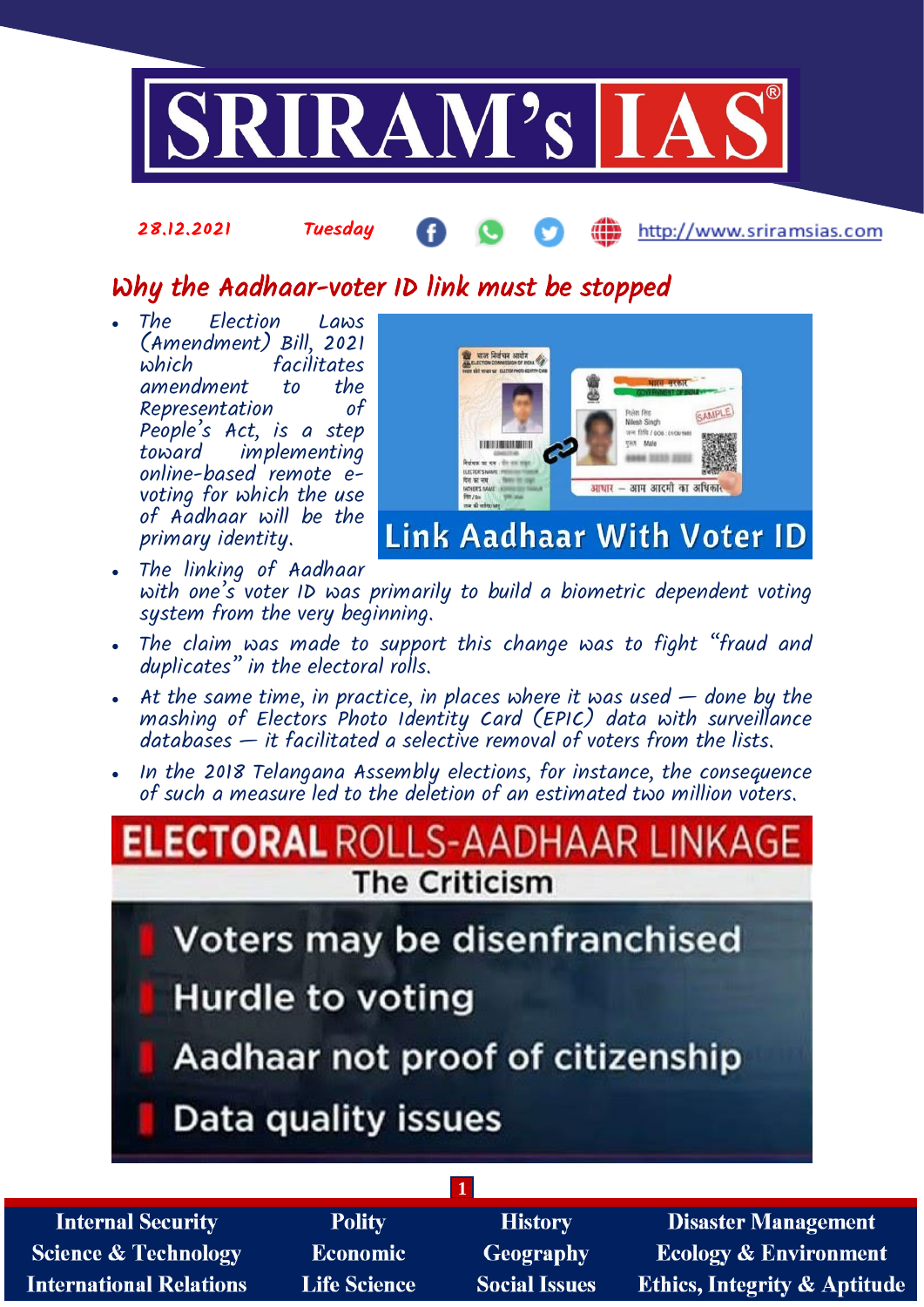

## Challenges:

- 1. The methodology followed by the ECI to find duplicate voters using Aadhaar is unknown to the general public. Nor is the information available in the public domain.
- 2. The role of the ECI to verify voters using door-to-door verification has been subsumed; a software algorithm commissioned by the Government for purposes unknown to the public and maintained by a private IT company is in control now.
- 3. While the role and autonomy of the ECI itself are speculative, subjecting key electoral rolls to surveillance software damages the concept of universal adult suffrage. What the experience in Telangana and Andhra Pradesh highlights is voter suppression and disenfranchisement.
- 4. A mock election (in October 2021) was conducted in Telangana by the State Election Commission with smartphones using facial recognition, voter ID, Aadhaar number and phone number for authentication while voting. This method kills the "secret ballot".
- 5. In a situation where the role of money makes a mockery of the democratic process, linking Aadhaar will be futile. Electronic Voting Machines (EVMs), if foolproof, put an end to the days of booth capturing prevalent in the days of paper ballots.
- 6. But these manifestations are about to bring the age back. E-voting can also be gamed using malware to change the outcome of an election. While the Bill does not look into large-scale e-voting, there is an issue of ensuring electoral integrity.
- 7. An Aadhaar-voter ID linkage will also help political parties create voter profiles and influence the voting process. Online trends on the day of voting and micro-targeting voters using their data will make it easier for political parties in power to use data for elections.
- 8. A ruling coalition will always have an advantage with the data it possesses. An example is of the Chief Ministers from certain States being asked to get the data of the beneficiaries of welfare schemes. How this data was used in the 2019 elections is a pointer.

The linking of Aadhaar with voter ID will create complexities in the voter databases that will be hard to fix. This process will introduce errors in electoral rolls and vastly impact India's electoral democracy.

| <b>Internal Security</b>        | <b>Polity</b>       | <b>History</b>       | <b>Disaster Management</b>              |  |
|---------------------------------|---------------------|----------------------|-----------------------------------------|--|
| <b>Science &amp; Technology</b> | <b>Economic</b>     | Geography            | <b>Ecology &amp; Environment</b>        |  |
| <b>International Relations</b>  | <b>Life Science</b> | <b>Social Issues</b> | <b>Ethics, Integrity &amp; Aptitude</b> |  |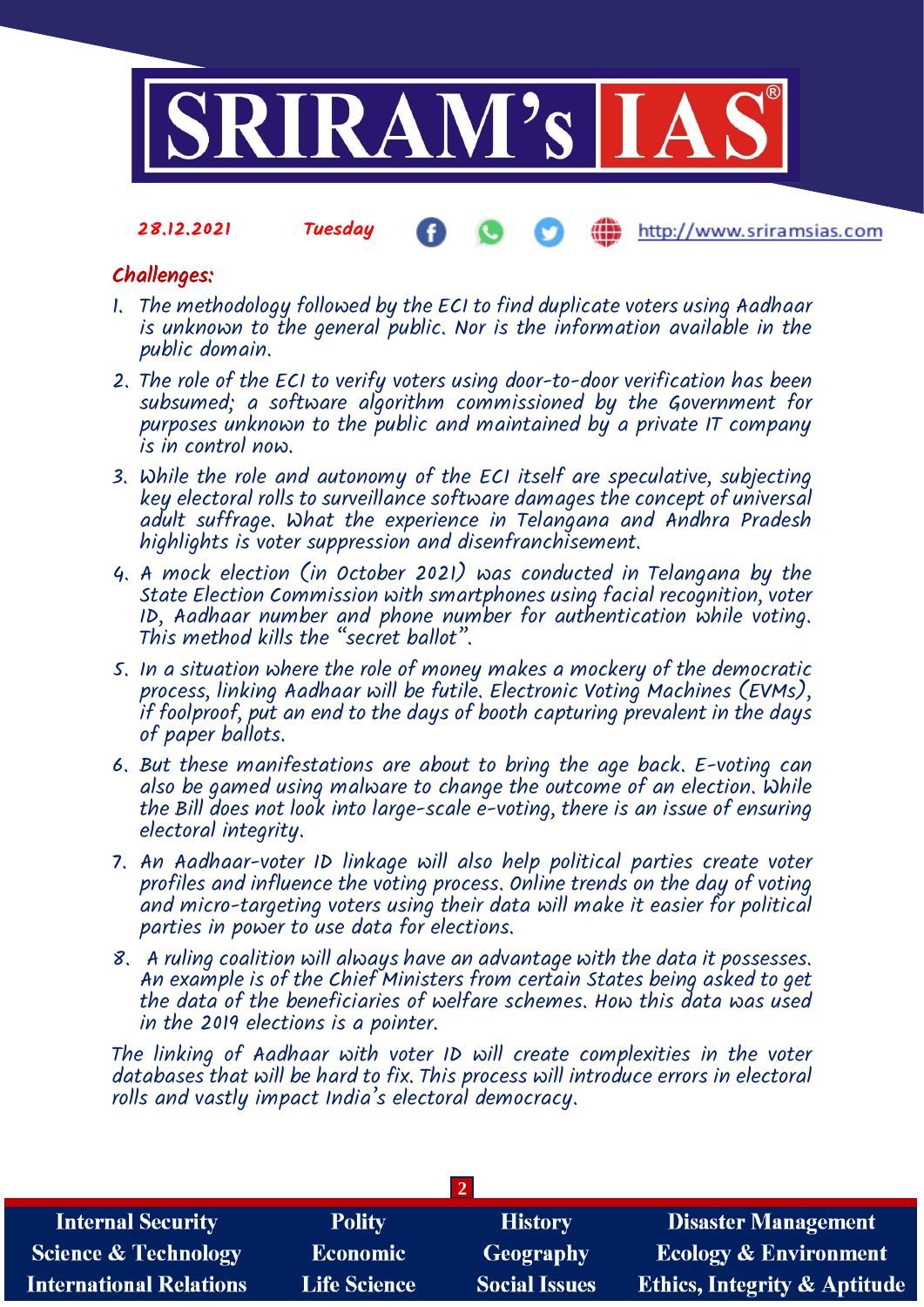

## The cold truth about India's income inequality

 The latest edition of the World Inequality Report confirmed that world continues to sprint down the path of inequality.



Global

multimillionaires have captured a disproportionate share of global wealth growth over the past several decades: the top 1% took 38% of all additional wealth accumulated since the mid-1990s, whereas the bottom 50% captured just 2% of it.

- India's case is particularly stark. The foreword by<br>Nobel laureate laureate economists, Baneriee and Esther Duflo, says, "India is now among the unequal countries in the world."
- This means that the gap between



the top 1% and the bottom 50% is widest for India among the major economies in the world. The gap is wider in India than the United States, the United Kingdom, China, Russia and France.

## Poverty has persisted

1. The journey of this inequality over time reveals that "socialist-inspired Five Year plans contributed" to reducing the share of the top 10% who had 50%

| <b>Polity</b>       | <b>History</b>       | <b>Disaster Management</b>              |
|---------------------|----------------------|-----------------------------------------|
| <b>Economic</b>     | Geography            | <b>Ecology &amp; Environment</b>        |
| <b>Life Science</b> | <b>Social Issues</b> | <b>Ethics, Integrity &amp; Aptitude</b> |
|                     |                      |                                         |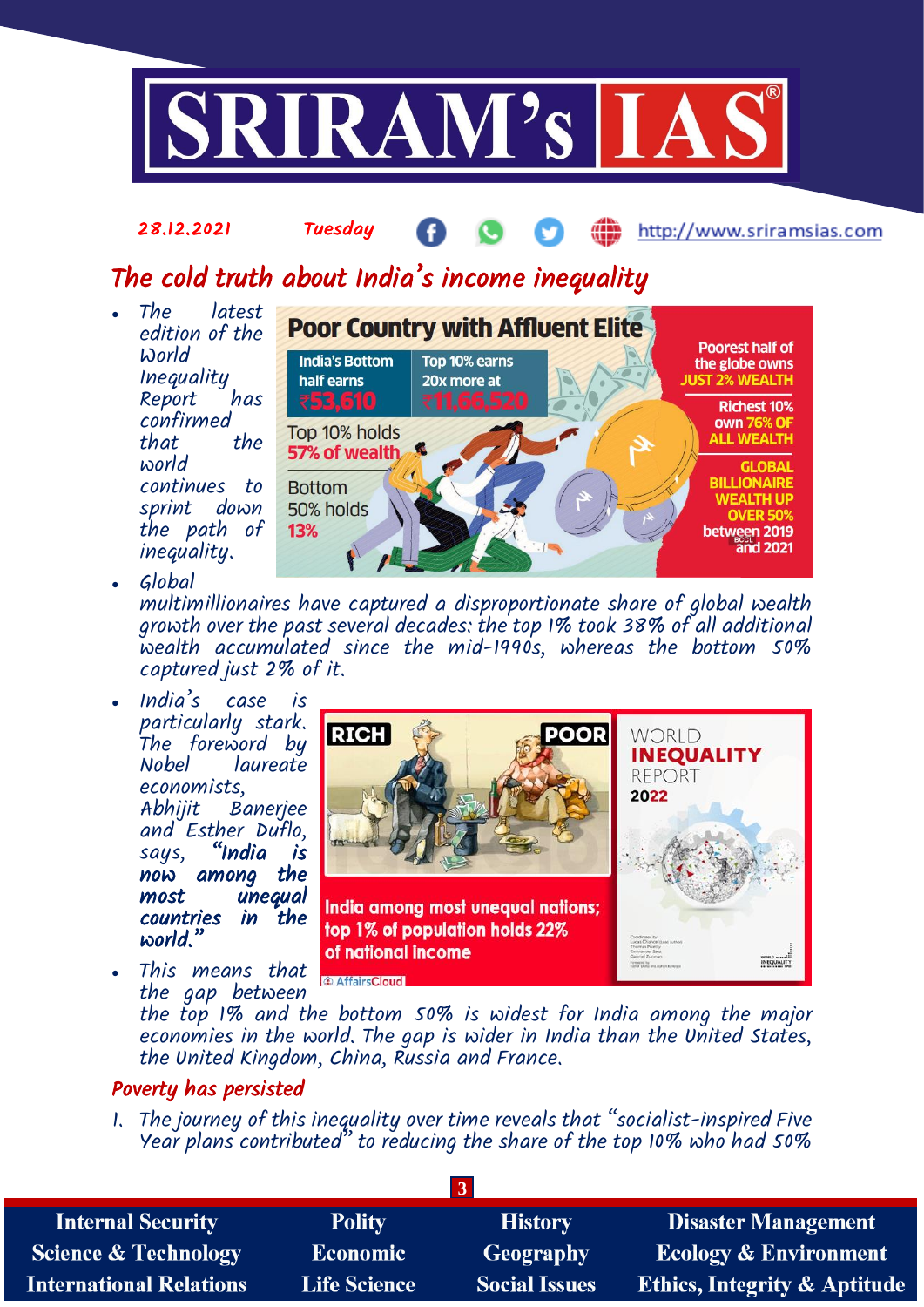

of the income under colonial rule, to 35%-40% in the early decades after Independence.

- 2. However, since the mid-1980s, deregulation and liberalisation policies have led to "one of the most extreme increases in income and wealth inequality observed in the world".
- 3. While the top 1% has majorly profited from economic reforms, growth among low- and middle-income groups has been relatively slow, and poverty has persisted.
- 4. In recent years, on the economic front, India, post-2014, seems to have got into a phase of an even greater<br>reliance on big reliance on big<br>business and business privatisation to fix economics and the result has been to beget even more inequality.
- 5. The latest World



Inequality Report firmly concludes that the "bottom 50% share has gone down to 13%. India stands out as a poor and very unequal country, with an affluent elite".

### Static growth rate: Answer lies in Social sturctures

- 1. But beyond all this, what bears emphasis is the observation about what was happening to the income of the bottom 50% in India since 1951. This grew at the rate of 2.2% per year between 1951 and 1981, but what is telling is that "the growth rate remained exactly the same over the past 40 years".
- 2. This makes it clear that irrespective of the economics or politics at play, the state of the bottom half of India barely changed, with an abysmal rate of income growth.
- 3. That inequality in terms of the immobility of those at the bottom (at least one half of India) stood, irrespective of the economic policies adopted, is an irrefutable fact. It was because of the social conditions and constraints in India.

| <b>Internal Security</b>        | <b>Polity</b>       | <b>History</b>       | <b>Disaster Management</b>       |  |
|---------------------------------|---------------------|----------------------|----------------------------------|--|
| <b>Science &amp; Technology</b> | Economic            | Geography            | <b>Ecology &amp; Environment</b> |  |
| <b>International Relations</b>  | <b>Life Science</b> | <b>Social Issues</b> | Ethics, Integrity & Aptitude     |  |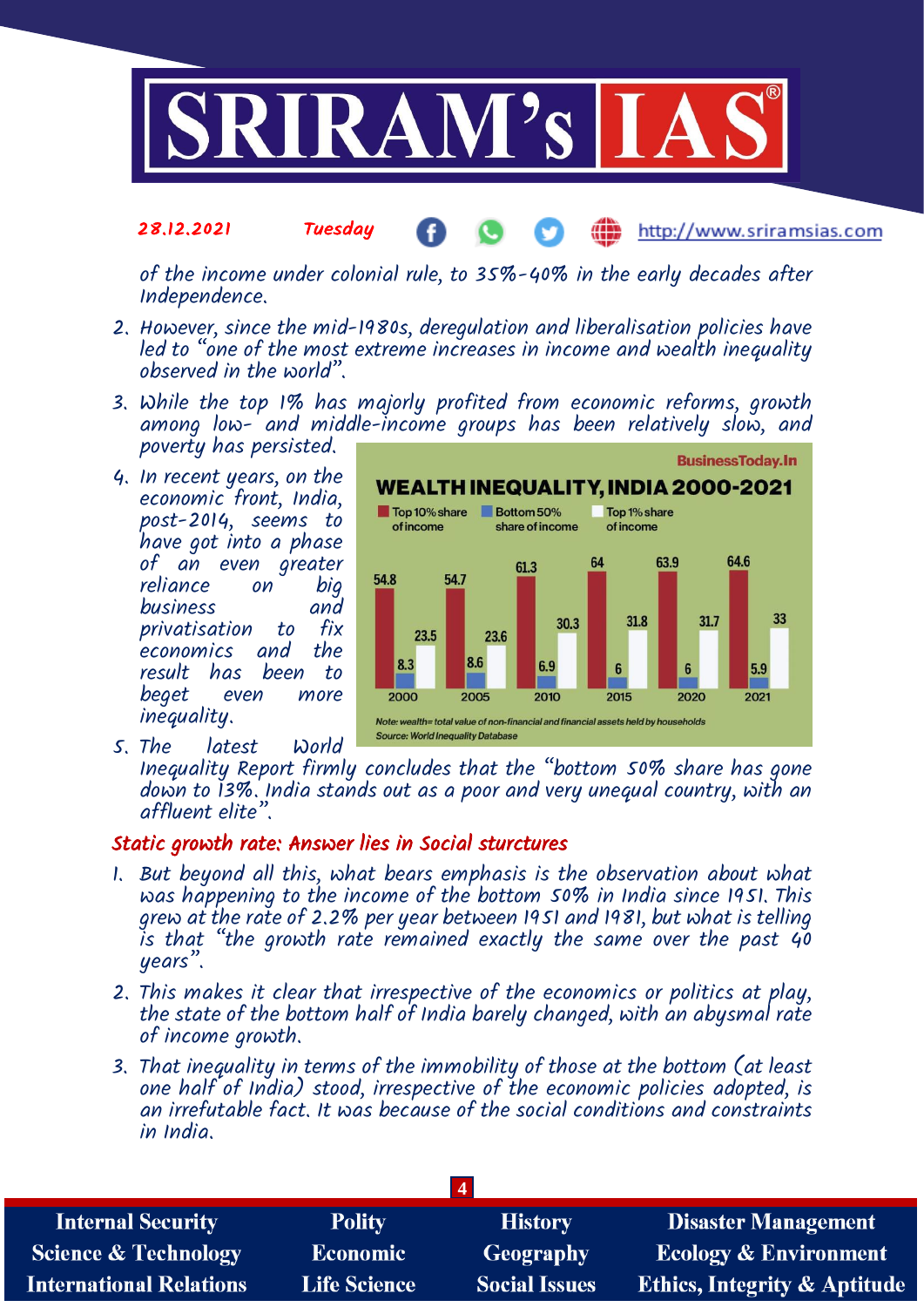

- 4. Clearly, the very social structure that underpinned India, encouraged and fanned this inequality. Plenty changed after India's Constitution was adopted. In the Nehruvian years  $-$  and after that too  $-$  a bid was made to battle the basic absence of social democracy in India, but it remained confined to States and regions.
- 5. Therefore, one sees a little more mobility and well-being in States such as Tamil Nadu and Kerala. Parts of Karnataka and Andhra also recorded attempts at smashing social structures that had pushed those at the bottom to live in perpetual poverty and deprivation, and those attempts showed in better economic prospects.
- 6. So, beyond these economic policies which have been fanning inequality, it is the ruling party

tying faith directly into politics and backing of old social structures – far from getting rid them, strengthening them each day – that should set alarm ringing.

7. The linkages between our social structures

#### **BusinessToday.In** INCOME INEQUALITY, INDIA 2000-2020 Top 10% share Bottom 50% Top 1% share of income **of income** share of income 57.1 57.1 53.2 46.6 40.9 16.5 18.5 14.3 13.1 13.1 21.6  $21.7$ 21.7 19.7 15.5 2000 2005 2015 2010 2020 Note: Income=Pre-tax national income **Source: World Inequality Database**

income inequality and poverty must be faced up to.

## Survey and data

- 1. Globally, the economic transformation of people and particularly the lessening of inequality has never happened unless socially regressive mores have been challenged.
- 2. Path-breaking research across 106 countries in 2018 tackled the elephant in the room when researchers from the Universities of Bristol in the U.K. and Tennessee in the U.S. used data from the World Values Survey to get a measure of the importance of religion spanning the entire 20th century (1900 to 2000) and found "that secularisation precedes economic development".

| <b>Internal Security</b>        | <b>Polity</b>       | <b>History</b>       | <b>Disaster Management</b>              |  |
|---------------------------------|---------------------|----------------------|-----------------------------------------|--|
| <b>Science &amp; Technology</b> | <b>Economic</b>     | Geography            | <b>Ecology &amp; Environment</b>        |  |
| <b>International Relations</b>  | <b>Life Science</b> | <b>Social Issues</b> | <b>Ethics, Integrity &amp; Aptitude</b> |  |